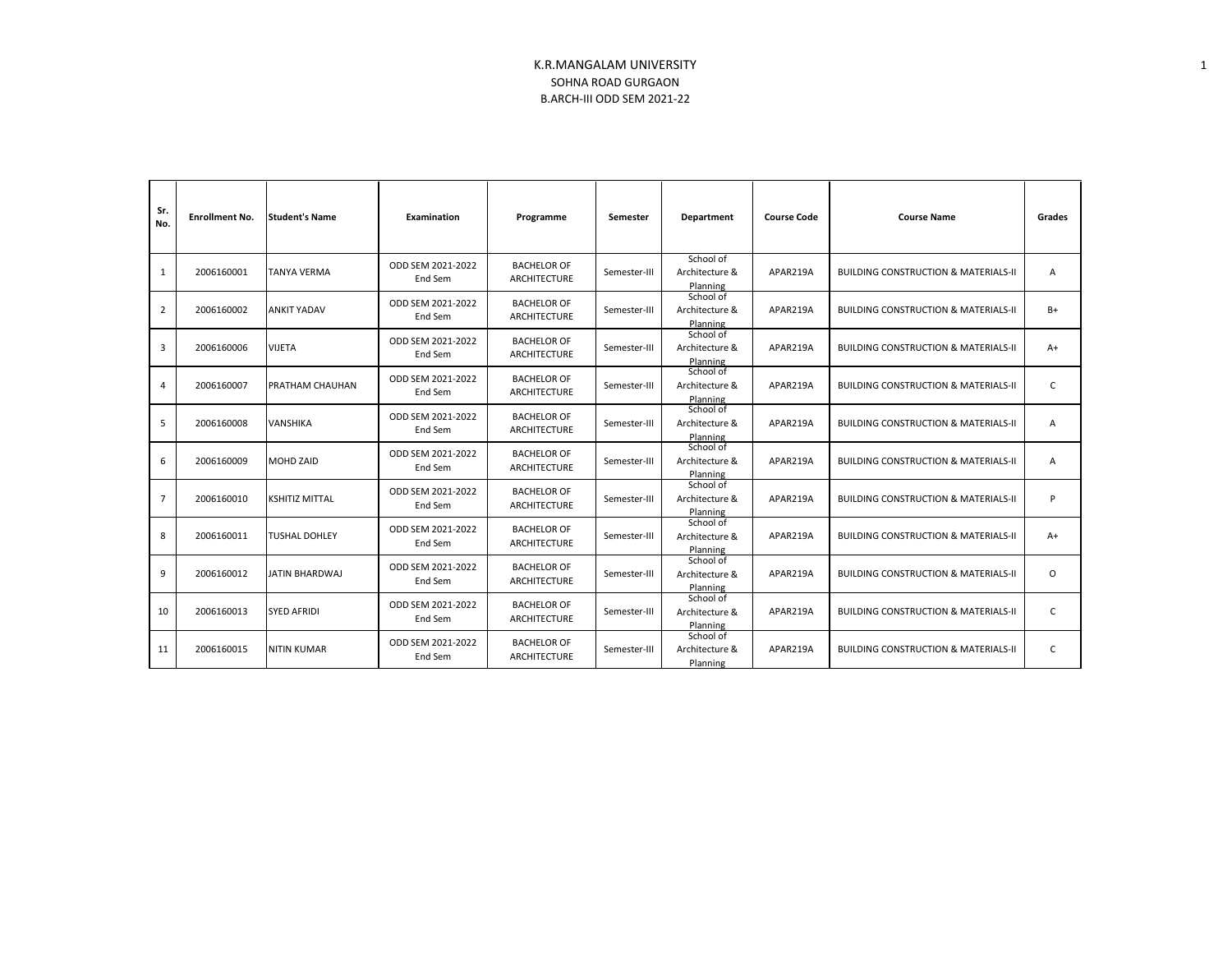| Sr.<br>No.     | <b>Enrollment No.</b> | <b>Student's Name</b> | Examination                  | Programme                                 | Semester     | <b>Course Code</b> | <b>Course Name</b>                            | Grades         | <b>Course Code</b> | <b>Course Name</b>                | Grades |
|----------------|-----------------------|-----------------------|------------------------------|-------------------------------------------|--------------|--------------------|-----------------------------------------------|----------------|--------------------|-----------------------------------|--------|
| 1              | 2006160001            | <b>TANYA VERMA</b>    | ODD SEM 2021-2022<br>End Sem | <b>BACHELOR OF</b><br>ARCHITECTURE        | Semester-III | APAR241B           | <b>INDIAN ARCHITECTURAL</b><br><b>HISTORY</b> | $\overline{A}$ | APAR217A           | ARCHITECTURAL<br><b>DESIGN-II</b> | $B+$   |
| 2              | 2006160002            | <b>ANKIT YADAV</b>    | ODD SEM 2021-2022<br>End Sem | <b>BACHELOR OF</b><br><b>ARCHITECTURE</b> | Semester-III | APAR241B           | <b>INDIAN ARCHITECTURAL</b><br><b>HISTORY</b> | B              | APAR217A           | ARCHITECTURAL<br><b>DESIGN-II</b> | C      |
| 3              | 2006160006            | <b>VIJETA</b>         | ODD SEM 2021-2022<br>End Sem | <b>BACHELOR OF</b><br><b>ARCHITECTURE</b> | Semester-III | APAR241B           | <b>INDIAN ARCHITECTURAL</b><br><b>HISTORY</b> | $\overline{A}$ | APAR217A           | ARCHITECTURAL<br><b>DESIGN-II</b> | A      |
| 4              | 2006160007            | PRATHAM CHAUHAN       | ODD SEM 2021-2022<br>End Sem | <b>BACHELOR OF</b><br><b>ARCHITECTURE</b> | Semester-III | APAR241B           | <b>INDIAN ARCHITECTURAL</b><br><b>HISTORY</b> | P              | APAR217A           | ARCHITECTURAL<br><b>DESIGN-II</b> | P      |
| 5              | 2006160008            | VANSHIKA              | ODD SEM 2021-2022<br>End Sem | <b>BACHELOR OF</b><br>ARCHITECTURE        | Semester-III | APAR241B           | <b>INDIAN ARCHITECTURAL</b><br><b>HISTORY</b> | $B+$           | APAR217A           | ARCHITECTURAL<br><b>DESIGN-II</b> | $B+$   |
| 6              | 2006160009            | <b>MOHD ZAID</b>      | ODD SEM 2021-2022<br>End Sem | <b>BACHELOR OF</b><br>ARCHITECTURE        | Semester-III | APAR241B           | <b>INDIAN ARCHITECTURAL</b><br><b>HISTORY</b> | B+             | APAR217A           | ARCHITECTURAL<br><b>DESIGN-II</b> | $B+$   |
| $\overline{7}$ | 2006160010            | <b>KSHITIZ MITTAL</b> | ODD SEM 2021-2022<br>End Sem | <b>BACHELOR OF</b><br>ARCHITECTURE        | Semester-III | APAR241B           | <b>INDIAN ARCHITECTURAL</b><br><b>HISTORY</b> | C              | APAR217A           | ARCHITECTURAL<br><b>DESIGN-II</b> | p      |
| 8              | 2006160011            | <b>TUSHAL DOHLEY</b>  | ODD SEM 2021-2022<br>End Sem | <b>BACHELOR OF</b><br>ARCHITECTURE        | Semester-III | APAR241B           | <b>INDIAN ARCHITECTURAL</b><br><b>HISTORY</b> | A              | APAR217A           | ARCHITECTURAL<br><b>DESIGN-II</b> | A      |
| 9              | 2006160012            | JATIN BHARDWAJ        | ODD SEM 2021-2022<br>End Sem | <b>BACHELOR OF</b><br><b>ARCHITECTURE</b> | Semester-III | APAR241B           | <b>INDIAN ARCHITECTURAL</b><br><b>HISTORY</b> | $A+$           | APAR217A           | ARCHITECTURAL<br><b>DESIGN-II</b> | $A+$   |
| 10             | 2006160013            | <b>SYED AFRIDI</b>    | ODD SEM 2021-2022<br>End Sem | <b>BACHELOR OF</b><br><b>ARCHITECTURE</b> | Semester-III | APAR241B           | <b>INDIAN ARCHITECTURAL</b><br><b>HISTORY</b> | F              | APAR217A           | ARCHITECTURAL<br><b>DESIGN-II</b> | B      |
| 11             | 2006160015            | <b>NITIN KUMAR</b>    | ODD SEM 2021-2022<br>End Sem | <b>BACHELOR OF</b><br>ARCHITECTURE        | Semester-III | APAR241B           | <b>INDIAN ARCHITECTURAL</b><br><b>HISTORY</b> | F              | APAR217A           | ARCHITECTURAL<br><b>DESIGN-II</b> | B      |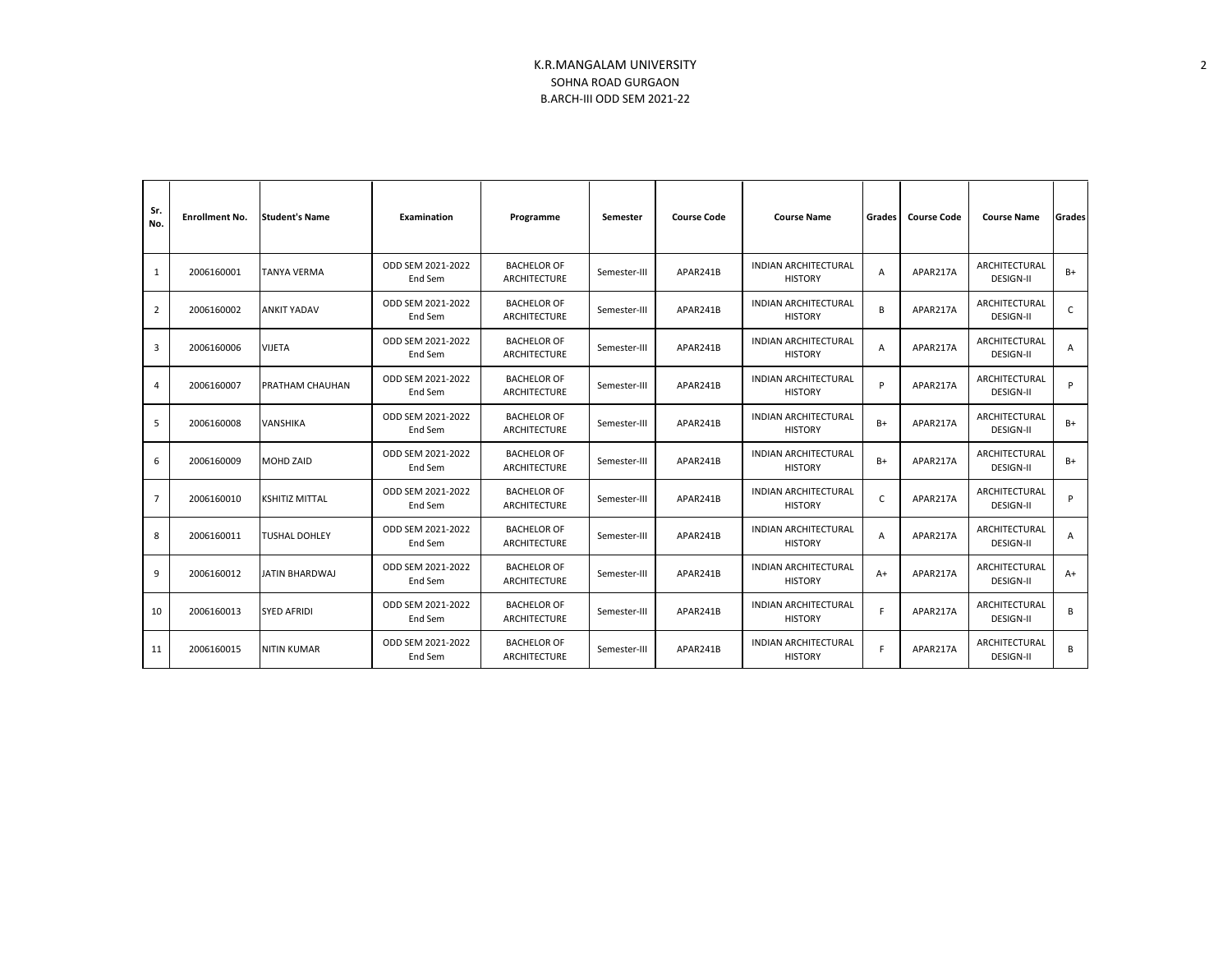| Sr.<br>No.     | <b>Enrollment No.</b> | <b>Student's Name</b> | Examination                  | Programme                                 | Semester     | <b>Course Code</b> | <b>Course Name</b>               | Grades         | <b>Course Code</b> | <b>Course Name</b>            | <b>Grades</b>  |
|----------------|-----------------------|-----------------------|------------------------------|-------------------------------------------|--------------|--------------------|----------------------------------|----------------|--------------------|-------------------------------|----------------|
| 1              | 2006160001            | TANYA VERMA           | ODD SEM 2021-2022<br>End Sem | <b>BACHELOR OF</b><br>ARCHITECTURE        | Semester-III | APAR239A           | <b>ENVIRONMENT &amp; CLIMATE</b> | $\overline{A}$ | APAR225B           | <b>ARTS &amp; GRAPHICS-II</b> | A              |
| $\overline{2}$ | 2006160002            | <b>ANKIT YADAV</b>    | ODD SEM 2021-2022<br>End Sem | <b>BACHELOR OF</b><br>ARCHITECTURE        | Semester-III | APAR239A           | <b>ENVIRONMENT &amp; CLIMATE</b> | $\mathsf{C}$   | APAR225B           | <b>ARTS &amp; GRAPHICS-II</b> | $\overline{A}$ |
| 3              | 2006160006            | <b>VIJETA</b>         | ODD SEM 2021-2022<br>End Sem | <b>BACHELOR OF</b><br><b>ARCHITECTURE</b> | Semester-III | APAR239A           | <b>ENVIRONMENT &amp; CLIMATE</b> | $B+$           | APAR225B           | <b>ARTS &amp; GRAPHICS-II</b> | $\mathsf{A}$   |
| $\overline{4}$ | 2006160007            | PRATHAM CHAUHAN       | ODD SEM 2021-2022<br>End Sem | <b>BACHELOR OF</b><br><b>ARCHITECTURE</b> | Semester-III | APAR239A           | <b>ENVIRONMENT &amp; CLIMATE</b> | $\mathsf{C}$   | APAR225B           | <b>ARTS &amp; GRAPHICS-II</b> | F.             |
| 5              | 2006160008            | <b>VANSHIKA</b>       | ODD SEM 2021-2022<br>End Sem | <b>BACHELOR OF</b><br>ARCHITECTURE        | Semester-III | APAR239A           | <b>ENVIRONMENT &amp; CLIMATE</b> | $B+$           | APAR225B           | <b>ARTS &amp; GRAPHICS-II</b> | $B+$           |
| 6              | 2006160009            | <b>MOHD ZAID</b>      | ODD SEM 2021-2022<br>End Sem | <b>BACHELOR OF</b><br>ARCHITECTURE        | Semester-III | APAR239A           | <b>ENVIRONMENT &amp; CLIMATE</b> | B              | APAR225B           | <b>ARTS &amp; GRAPHICS-II</b> | $B+$           |
| $\overline{7}$ | 2006160010            | <b>KSHITIZ MITTAL</b> | ODD SEM 2021-2022<br>End Sem | <b>BACHELOR OF</b><br>ARCHITECTURE        | Semester-III | APAR239A           | <b>ENVIRONMENT &amp; CLIMATE</b> | $B+$           | APAR225B           | <b>ARTS &amp; GRAPHICS-II</b> | $B+$           |
| 8              | 2006160011            | TUSHAL DOHLEY         | ODD SEM 2021-2022<br>End Sem | <b>BACHELOR OF</b><br><b>ARCHITECTURE</b> | Semester-III | APAR239A           | <b>ENVIRONMENT &amp; CLIMATE</b> | В              | APAR225B           | <b>ARTS &amp; GRAPHICS-II</b> | $A+$           |
| 9              | 2006160012            | JATIN BHARDWAJ        | ODD SEM 2021-2022<br>End Sem | <b>BACHELOR OF</b><br><b>ARCHITECTURE</b> | Semester-III | APAR239A           | <b>ENVIRONMENT &amp; CLIMATE</b> | $\overline{A}$ | APAR225B           | <b>ARTS &amp; GRAPHICS-II</b> | $A+$           |
| 10             | 2006160013            | <b>SYED AFRIDI</b>    | ODD SEM 2021-2022<br>End Sem | <b>BACHELOR OF</b><br>ARCHITECTURE        | Semester-III | APAR239A           | <b>ENVIRONMENT &amp; CLIMATE</b> | B+             | APAR225B           | <b>ARTS &amp; GRAPHICS-II</b> | $B+$           |
| 11             | 2006160015            | <b>NITIN KUMAR</b>    | ODD SEM 2021-2022<br>End Sem | <b>BACHELOR OF</b><br>ARCHITECTURE        | Semester-III | APAR239A           | <b>ENVIRONMENT &amp; CLIMATE</b> | B+             | APAR225B           | <b>ARTS &amp; GRAPHICS-II</b> | $B+$           |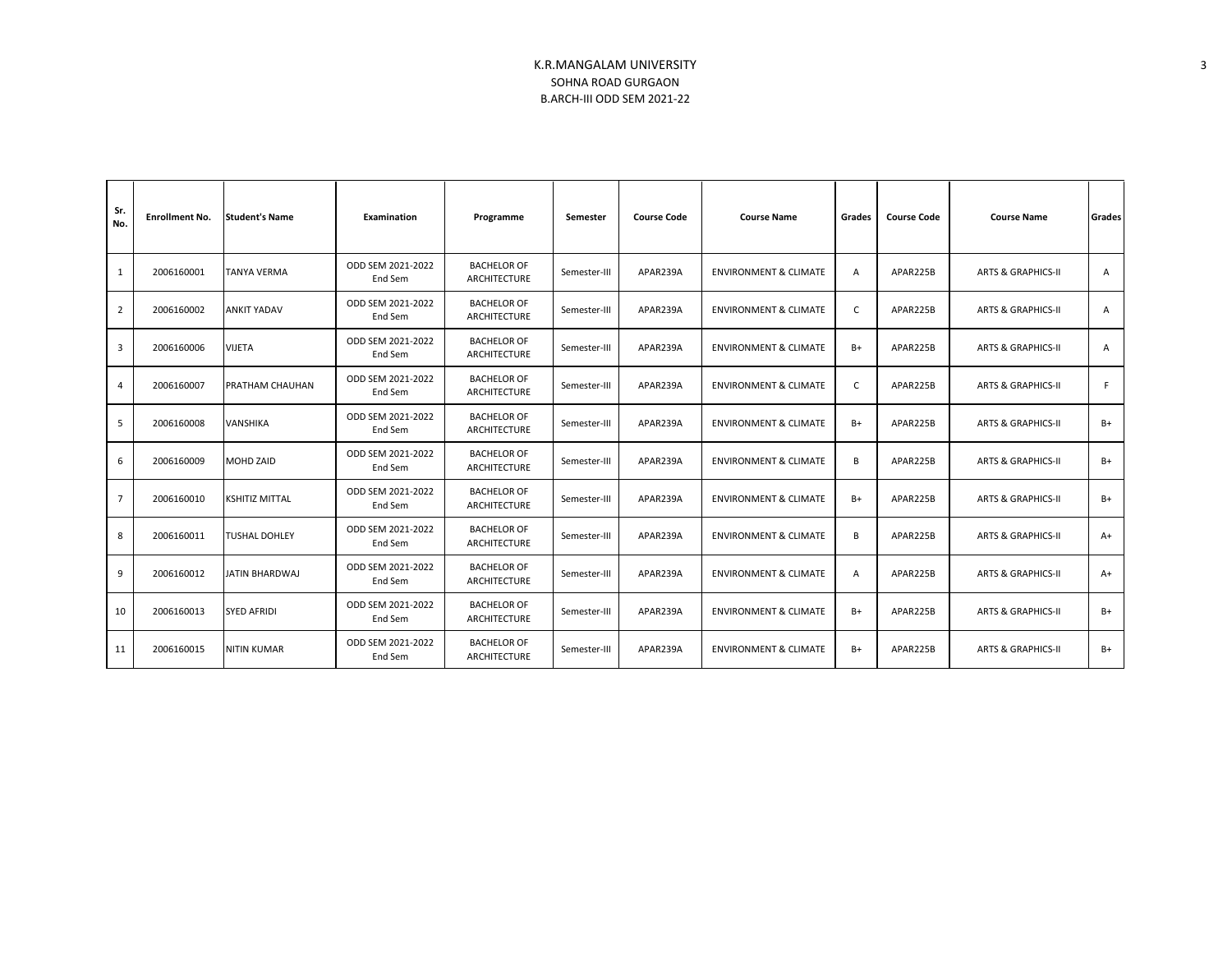| Sr.<br>No.     | <b>Enrollment No.</b> | <b>Student's Name</b> | Examination                  | Programme                                 | Semester     | <b>Course Code</b> | <b>Course Name</b>                                      | Grades   | <b>Course Code</b> | <b>Course Name</b>           | Grades |
|----------------|-----------------------|-----------------------|------------------------------|-------------------------------------------|--------------|--------------------|---------------------------------------------------------|----------|--------------------|------------------------------|--------|
| 1              | 2006160001            | <b>TANYA VERMA</b>    | ODD SEM 2021-2022<br>End Sem | <b>BACHELOR OF</b><br>ARCHITECTURE        | Semester-III | APAR227B           | <b>COMPUTER APPLICATION IN</b><br>ARCHITECTURE-I        | A        | APCE237A           | STRUCTURAL DESIGN-III        | $A+$   |
| $\overline{2}$ | 2006160002            | <b>ANKIT YADAV</b>    | ODD SEM 2021-2022<br>End Sem | <b>BACHELOR OF</b><br>ARCHITECTURE        | Semester-III | APAR227B           | COMPUTER APPLICATION IN<br>ARCHITECTURE-I               | <b>B</b> | APCE237A           | STRUCTURAL DESIGN-III        | A      |
| 3              | 2006160006            | <b>VIJETA</b>         | ODD SEM 2021-2022<br>End Sem | <b>BACHELOR OF</b><br>ARCHITECTURE        | Semester-III | APAR227B           | <b>COMPUTER APPLICATION IN</b><br><b>ARCHITECTURE-I</b> | <b>B</b> | APCE237A           | STRUCTURAL DESIGN-III        | $A+$   |
| 4              | 2006160007            | PRATHAM CHAUHAN       | ODD SEM 2021-2022<br>End Sem | <b>BACHELOR OF</b><br><b>ARCHITECTURE</b> | Semester-III | APAR227B           | <b>COMPUTER APPLICATION IN</b><br><b>ARCHITECTURE-I</b> | $B+$     | APCE237A           | STRUCTURAL DESIGN-III        | A      |
| -5             | 2006160008            | VANSHIKA              | ODD SEM 2021-2022<br>End Sem | <b>BACHELOR OF</b><br>ARCHITECTURE        | Semester-III | APAR227B           | <b>COMPUTER APPLICATION IN</b><br><b>ARCHITECTURE-I</b> | $B+$     | APCE237A           | STRUCTURAL DESIGN-III        | $A+$   |
| 6              | 2006160009            | MOHD ZAID             | ODD SEM 2021-2022<br>End Sem | <b>BACHELOR OF</b><br>ARCHITECTURE        | Semester-III | APAR227B           | <b>COMPUTER APPLICATION IN</b><br><b>ARCHITECTURE-I</b> | $B+$     | APCE237A           | STRUCTURAL DESIGN-III        | A      |
| $\overline{7}$ | 2006160010            | <b>KSHITIZ MITTAL</b> | ODD SEM 2021-2022<br>End Sem | <b>BACHELOR OF</b><br>ARCHITECTURE        | Semester-III | APAR227B           | <b>COMPUTER APPLICATION IN</b><br><b>ARCHITECTURE-I</b> | <b>B</b> | APCE237A           | STRUCTURAL DESIGN-III        | $B+$   |
| 8              | 2006160011            | <b>TUSHAL DOHLEY</b>  | ODD SEM 2021-2022<br>End Sem | <b>BACHELOR OF</b><br>ARCHITECTURE        | Semester-III | APAR227B           | <b>COMPUTER APPLICATION IN</b><br><b>ARCHITECTURE-I</b> | A        | APCE237A           | <b>STRUCTURAL DESIGN-III</b> | A      |
| 9              | 2006160012            | JATIN BHARDWAJ        | ODD SEM 2021-2022<br>End Sem | <b>BACHELOR OF</b><br><b>ARCHITECTURE</b> | Semester-III | APAR227B           | <b>COMPUTER APPLICATION IN</b><br><b>ARCHITECTURE-I</b> | $A+$     | APCE237A           | STRUCTURAL DESIGN-III        | $A+$   |
| 10             | 2006160013            | <b>SYED AFRIDI</b>    | ODD SEM 2021-2022<br>End Sem | <b>BACHELOR OF</b><br>ARCHITECTURE        | Semester-III | APAR227B           | COMPUTER APPLICATION IN<br><b>ARCHITECTURE-I</b>        | A        | APCE237A           | STRUCTURAL DESIGN-III        | B+     |
| 11             | 2006160015            | <b>NITIN KUMAR</b>    | ODD SEM 2021-2022<br>End Sem | <b>BACHELOR OF</b><br>ARCHITECTURE        | Semester-III | APAR227B           | <b>COMPUTER APPLICATION IN</b><br><b>ARCHITECTURE-I</b> | <b>B</b> | APCE237A           | <b>STRUCTURAL DESIGN-III</b> | A      |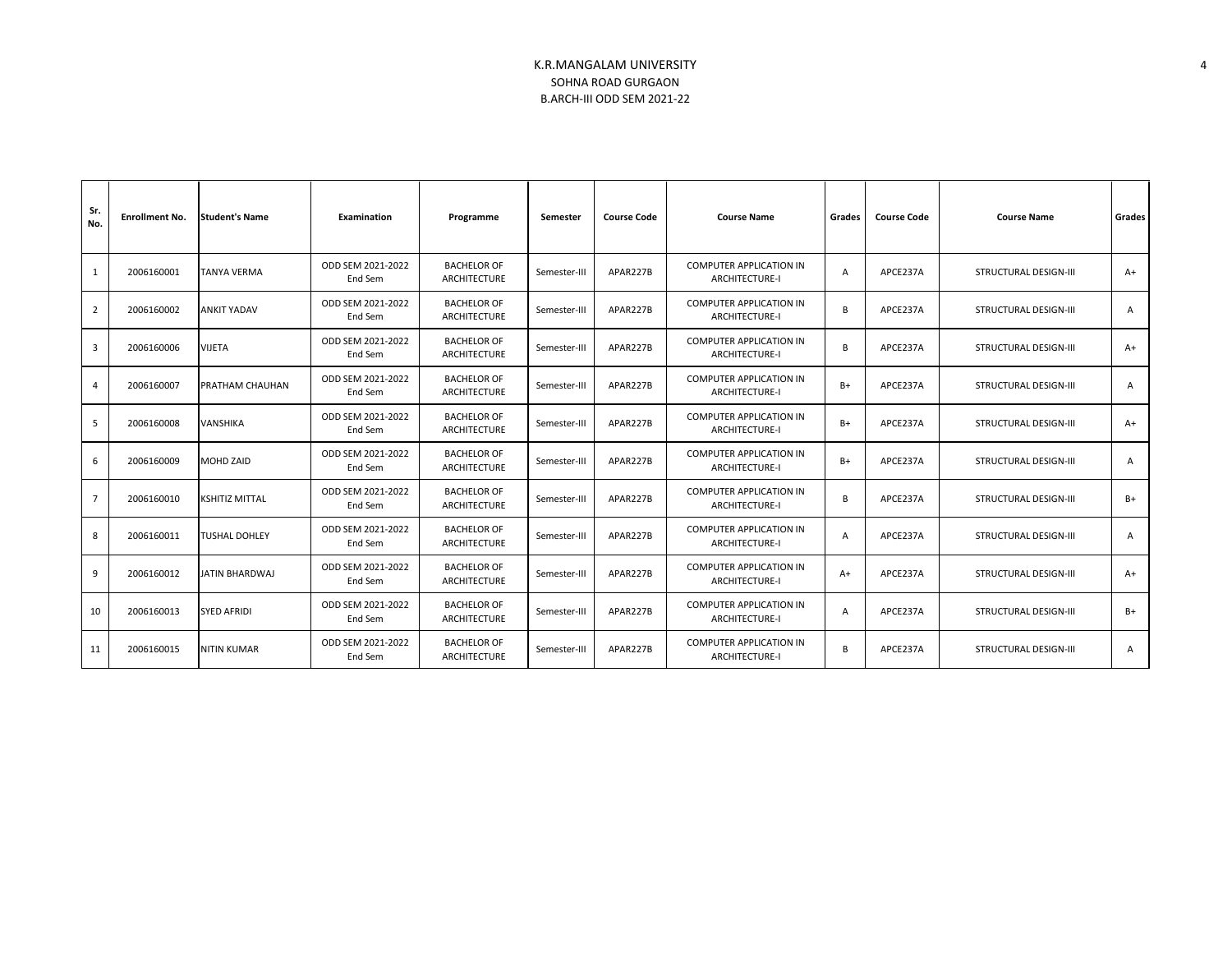| Sr.<br>No.              | <b>Enrollment No.</b> | <b>Student's Name</b> | Examination                  | Programme                                 | Semester     | <b>Course Code</b> | <b>Course Name</b><br>Grades     |      | <b>Course Code</b> | <b>Course Name</b>        | Grades         |
|-------------------------|-----------------------|-----------------------|------------------------------|-------------------------------------------|--------------|--------------------|----------------------------------|------|--------------------|---------------------------|----------------|
| 1                       | 2006160001            | <b>TANYA VERMA</b>    | ODD SEM 2021-2022<br>End Sem | <b>BACHELOR OF</b><br><b>ARCHITECTURE</b> | Semester-III | APCE233A           | SURVEYING & LEVELLING            | A    | APCE235A           | SURVEYING & LEVELLING LAB | $A+$           |
| $\overline{2}$          | 2006160002            | <b>ANKIT YADAV</b>    | ODD SEM 2021-2022<br>End Sem | <b>BACHELOR OF</b><br><b>ARCHITECTURE</b> | Semester-III | APCE233A           | SURVEYING & LEVELLING            | A    | APCE235A           | SURVEYING & LEVELLING LAB | B+             |
| $\overline{\mathbf{3}}$ | 2006160006            | <b>VIJETA</b>         | ODD SEM 2021-2022<br>End Sem | <b>BACHELOR OF</b><br>ARCHITECTURE        | Semester-III | APCE233A           | SURVEYING & LEVELLING            | $A+$ | APCE235A           | SURVEYING & LEVELLING LAB | $A+$           |
| $\overline{4}$          | 2006160007            | PRATHAM CHAUHAN       | ODD SEM 2021-2022<br>End Sem | <b>BACHELOR OF</b><br>ARCHITECTURE        | Semester-III | APCE233A           | SURVEYING & LEVELLING            | B    | APCE235A           | SURVEYING & LEVELLING LAB | F              |
| 5                       | 2006160008            | <b>VANSHIKA</b>       | ODD SEM 2021-2022<br>End Sem | <b>BACHELOR OF</b><br>ARCHITECTURE        | Semester-III | APCE233A           | SURVEYING & LEVELLING            | $A+$ | APCE235A           | SURVEYING & LEVELLING LAB | $A+$           |
| 6                       | 2006160009            | <b>MOHD ZAID</b>      | ODD SEM 2021-2022<br>End Sem | <b>BACHELOR OF</b><br>ARCHITECTURE        | Semester-III | APCE233A           | SURVEYING & LEVELLING            | A    | APCE235A           | SURVEYING & LEVELLING LAB | $\overline{A}$ |
| $\overline{7}$          | 2006160010            | <b>KSHITIZ MITTAL</b> | ODD SEM 2021-2022<br>End Sem | <b>BACHELOR OF</b><br>ARCHITECTURE        | Semester-III | APCE233A           | SURVEYING & LEVELLING            | B+   | APCE235A           | SURVEYING & LEVELLING LAB | F              |
| 8                       | 2006160011            | <b>TUSHAL DOHLEY</b>  | ODD SEM 2021-2022<br>End Sem | <b>BACHELOR OF</b><br>ARCHITECTURE        | Semester-III | APCE233A           | SURVEYING & LEVELLING            | A    | APCE235A           | SURVEYING & LEVELLING LAB | $\overline{A}$ |
| 9                       | 2006160012            | <b>JATIN BHARDWAJ</b> | ODD SEM 2021-2022<br>End Sem | <b>BACHELOR OF</b><br>ARCHITECTURE        | Semester-III | APCE233A           | SURVEYING & LEVELLING            | $A+$ | APCE235A           | SURVEYING & LEVELLING LAB | $\overline{A}$ |
| 10                      | 2006160013            | <b>SYED AFRIDI</b>    | ODD SEM 2021-2022<br>End Sem | <b>BACHELOR OF</b><br>ARCHITECTURE        | Semester-III | APCE233A           | <b>SURVEYING &amp; LEVELLING</b> | B+   | APCE235A           | SURVEYING & LEVELLING LAB | C              |
| 11                      | 2006160015            | <b>NITIN KUMAR</b>    | ODD SEM 2021-2022<br>End Sem | <b>BACHELOR OF</b><br>ARCHITECTURE        | Semester-III | APCE233A           | <b>SURVEYING &amp; LEVELLING</b> | $A+$ | APCE235A           | SURVEYING & LEVELLING LAB | A              |